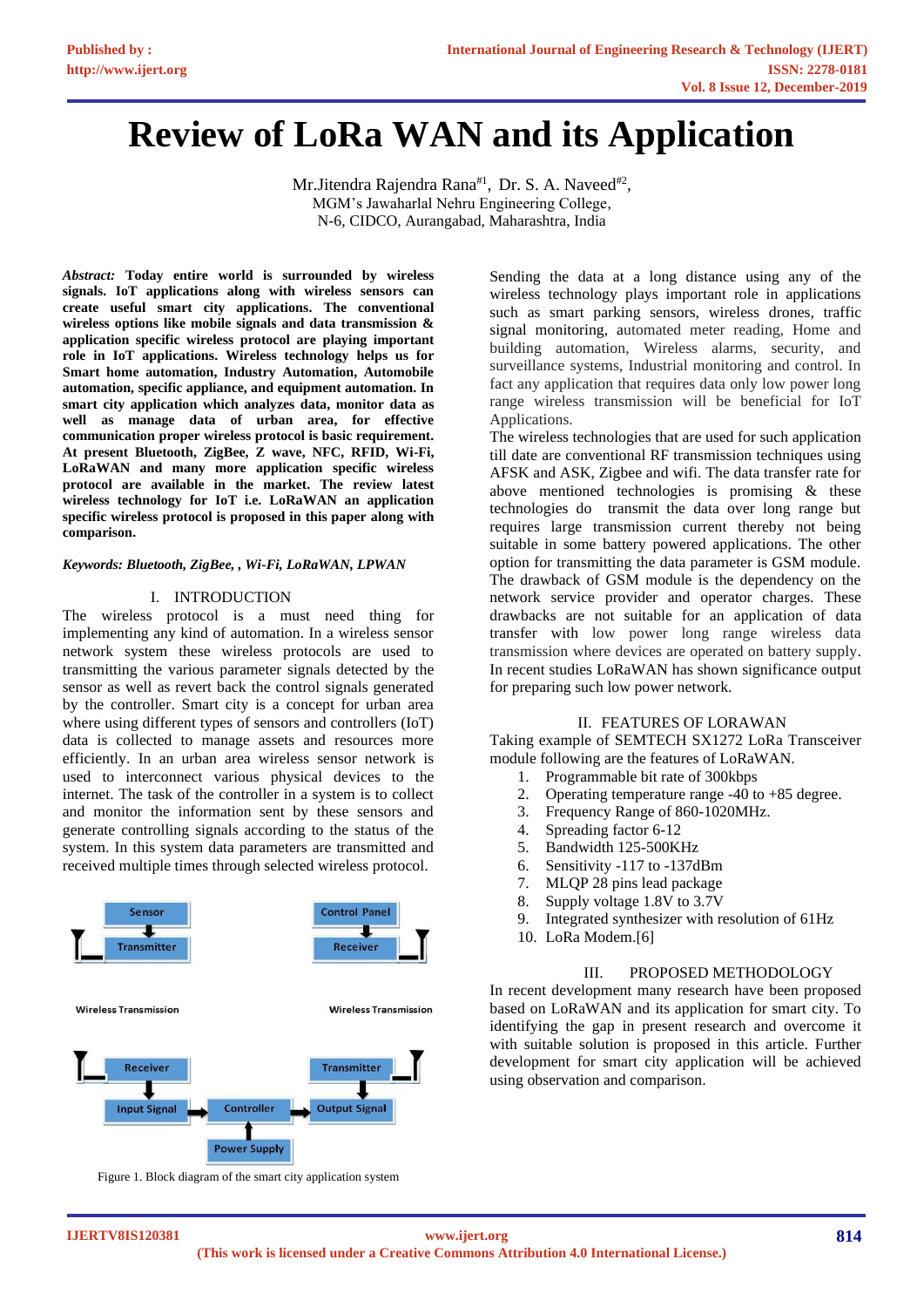

Figure 2. LoRa 1272 Module [6]

- *LoRaWAN based weather monitoring system.* The system was proposed 2018 to represent the feasibility of implementation of LoRaWAN for weather monitoring in remote areas of Malaysia. As per the proposed system all weather monitoring data was transmitted up to 23km with 7.3dBm speed. Battery utilization was effectively improved for this system. [1]
- *Smart Energy meter using LoRaWAN.* The system was proposed by the author for consumer metering and it discuss about implementation of smart energy meter using LoRaWAN. The proposed system has used LoRaWAN effectively up to 5km range for obtaining voltage, current, frequency and other related parameters over internet using IoT. No battery utilization parameter was mentioned. [2]
- *Water meter reading system using LoRaWAN* In the system proposed by the author for getting water meter reading multilevel relay and concentrator based on LoRaWAN. That proposed system has achieved accurate measurement of water meter data. It has achieved data transmission up to  $7<sup>th</sup>$  floor of the building. In this system seven times low battery consumption is achieved. [3]
- *IoT based Health monitoring System.* In this proposed system medical sensors are integrated with LoRaWAN using internet of things. Blood pressure, sugar level, body temperature data is collected of a human body. This system has achieved data transfer in a radius of 33sqm more so over ten times low battery consumption is achieved. [4]
- *Vehicle monitoring system using LoRaWAN.*
- The proposed system was used for urban area to identify and monitor air pollution and climate changes. The vehicle is used to collect data from different location in city area. Many<br>environmental parameters like ambient environmental parameters like ambient temperature and humidity, and air quality parameters, including PM2.5, NO2, CO, and O3 were monitored using this system. That system has provided GPS positions of the vehicle, weather parameters in different areas, vehicle information, and air quality information.

## IV. LITERATURE OVERVIEW

The literature review of all paper that is studied indicates that LoRaWAN is a useful low power protocol for implementing smart city applications on a large scale. Following are the key aspects of LoRaWAN which are,

- Low power data transfer.
- Improvement in sensor battery life.
- Long range data transfer.
- Wide application area.
- Cost effective.
- Secure data transfer.
- Centralized control unit.
- Implementation in all network topologies.
- Overcome disadvantages of other topologies.

There are some factors which also need to be considered while designing a system using LoRaWAN.

- Low Data transfer rate.
- Implementation in complex application is unknown.
- Sensor and LPWAN interface.
- Interference in data signal.
- Overall speed of data transfer for fast response circuitry.
	- *Bluetooth*
		- Bluetooth is IEEE 802.15.1 wireless protocol.

V. COMPARISON

- Operating frequency is 2.400GHz to 2.485GHz.
- Low Power consumption protocol.
- Range limitation up to 100 meters.
- Data transfer rate up to 24Mbps.
- Useful for low range data transfer.
- *Wi-Fi*
	- Wi-Fi is IEEE 802.11 wireless protocol.
	- Operating frequency 2.4GHz to 5.0GHz
	- High power consumption protocol.
	- Limited range up to 150 meters in radius.
	- Data transfer rate 3.46Gbps.
	- Useful for low range data transfer.
	- Useful for wide range data transfer.
- *ZigBee*
	- ZigBee IEEE 802.15.4 wireless protocol.
	- Operating frequency 2.4GHz..